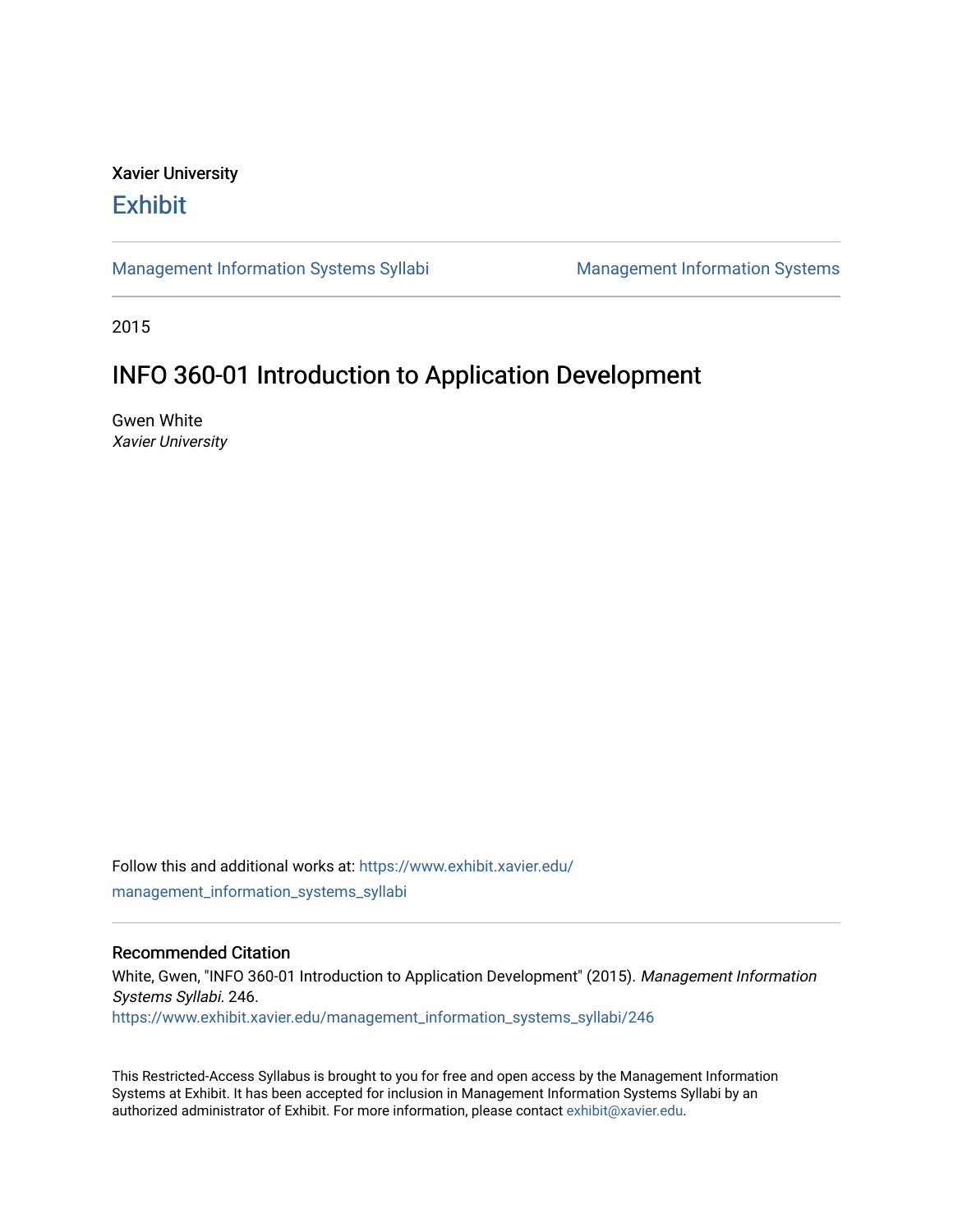### **COURSE SYLLABUS**

### **XAVIER UNIVERSITY WILLIAMS COLLEGE OF BUSINESS**

#### **INFO 360**

| <b>INSTRUCTOR:</b> | Gwen White         |            |              |
|--------------------|--------------------|------------|--------------|
| <b>E-MAIL</b>      | gwhite85@gmail.com | TELEPHONE: | 513-549-1422 |
| Text/Materials:    |                    |            |              |

Text: *Microsoft Visual Basic 2010 for Windows, Web, Office, and Database Applications: Comprehensive*

Shelly/Hoisington (ISBN 13: 978-0-538-46847-3; ISBN 10: 0-538-46847-5)

#### **Online Learning Center:**

**[http://www.wadsworth.com/cgi-](http://www.wadsworth.com/cgi-wadsworth/course_products_wp.pl?fid=M20b&product_isbn_issn=9780538468473&token)**

**[wadsworth/course\\_products\\_wp.pl?fid=M20b&product\\_isbn\\_issn=9780538468473&token](http://www.wadsworth.com/cgi-wadsworth/course_products_wp.pl?fid=M20b&product_isbn_issn=9780538468473&token)**

#### **Software Location:**

**<http://www.microsoft.com/express/vb/default.aspx> - Visual Basic Express 2010**

**<http://www.microsoft.com/express/vwd/Default.aspx> - Visual Web Developer 2010**

**Handouts:** Additional handouts may be required. Instructor will provide information on obtaining this material.

**WILLIAMS COLLEGE OF BUSINESS MISSION:** "We educate students of business, enabling them to improve organizations and society, consistent with the Jesuit tradition."

#### **Course Description:**

*Microsoft Visual Basic 2010 for Windows, Web, Office, and Database Applications: Comprehensive* is intended for a three-credit course that introduces students to the correct ways to design and write programs using Visual Basic 2010. The goal of this text is to provide an introductory-level course in computer programming for students with little or no previous programming experience. The objectives of this book are:

- To teach the fundamentals of the Microsoft Visual Basic 2010 programming language
- To understand and apply graphical user interface design principles
- To emphasize the development cycle when creating applications, which mirrors the same approach that professional developers use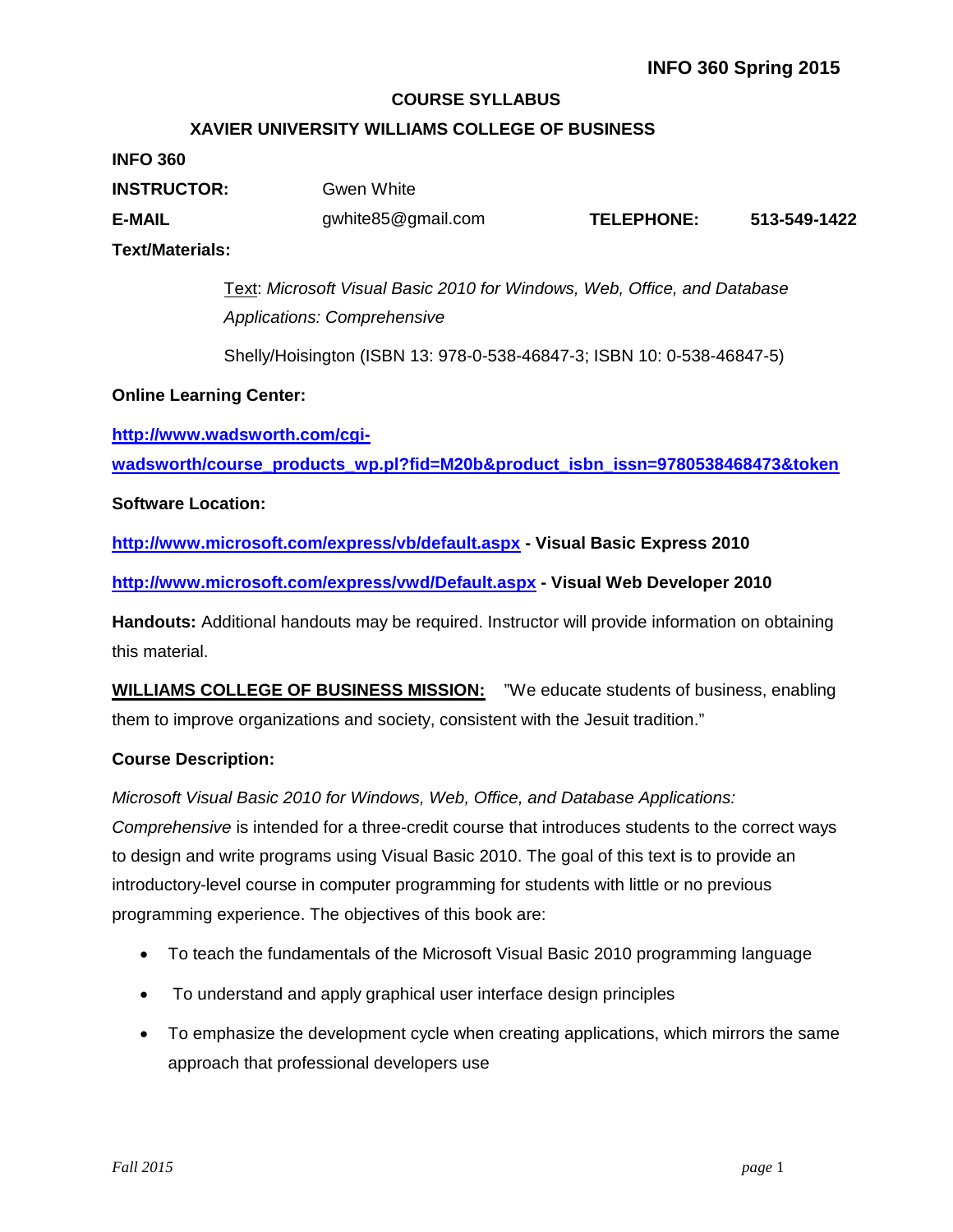- To illustrate well-written and readable programs using a disciplined coding style, including documentation and indentation standards
- To create Visual Basic applications that deploy on multiple platforms such as Web pages, Windows, and Office environments
- To demonstrate how to implement logic involving sequence, selection, and repetition using Visual Basic 2010
- To write useful, well-designed programs that solve practical business problems
- To create appealing, interactive Web applications that can be delivered and executed on the Internet
- To organize complex programs by using procedures and to anticipate and prevent errors by managing exceptions
- To produce sophisticated, professional programs by using arrays and files that handle data and to make programs more robust by defining classes and using the power of inheritance
- To encourage independent study and help those who are working on their own in a distance education environment

### **MATERIALS REQUIRED**

### **Online Learning Center:**

**[http://www.wadsworth.com/cgi-](http://www.wadsworth.com/cgi-wadsworth/course_products_wp.pl?fid=M20b&product_isbn_issn=9780538468473&token)**

**[wadsworth/course\\_products\\_wp.pl?fid=M20b&product\\_isbn\\_issn=9780538468473&token](http://www.wadsworth.com/cgi-wadsworth/course_products_wp.pl?fid=M20b&product_isbn_issn=9780538468473&token) Software Location:**

**<http://www.microsoft.com/express/vb/default.aspx> - Visual Basic Express 2010**

**<http://www.microsoft.com/express/vwd/Default.aspx> - Visual Web Developer 2010**

To create a portable copy of programs will require the use of a zip disk or USB drive. This will allow you to bring your work to class and/or my office for help with debugging.

### **CLASS TIME APPROACH**

It is assumed that the student has read all assigned materials prior to classroom discussion. Assigned reading materials will be summarized in lectures using only a subset of available PowerPoint presentations, logic examples, and code demonstration.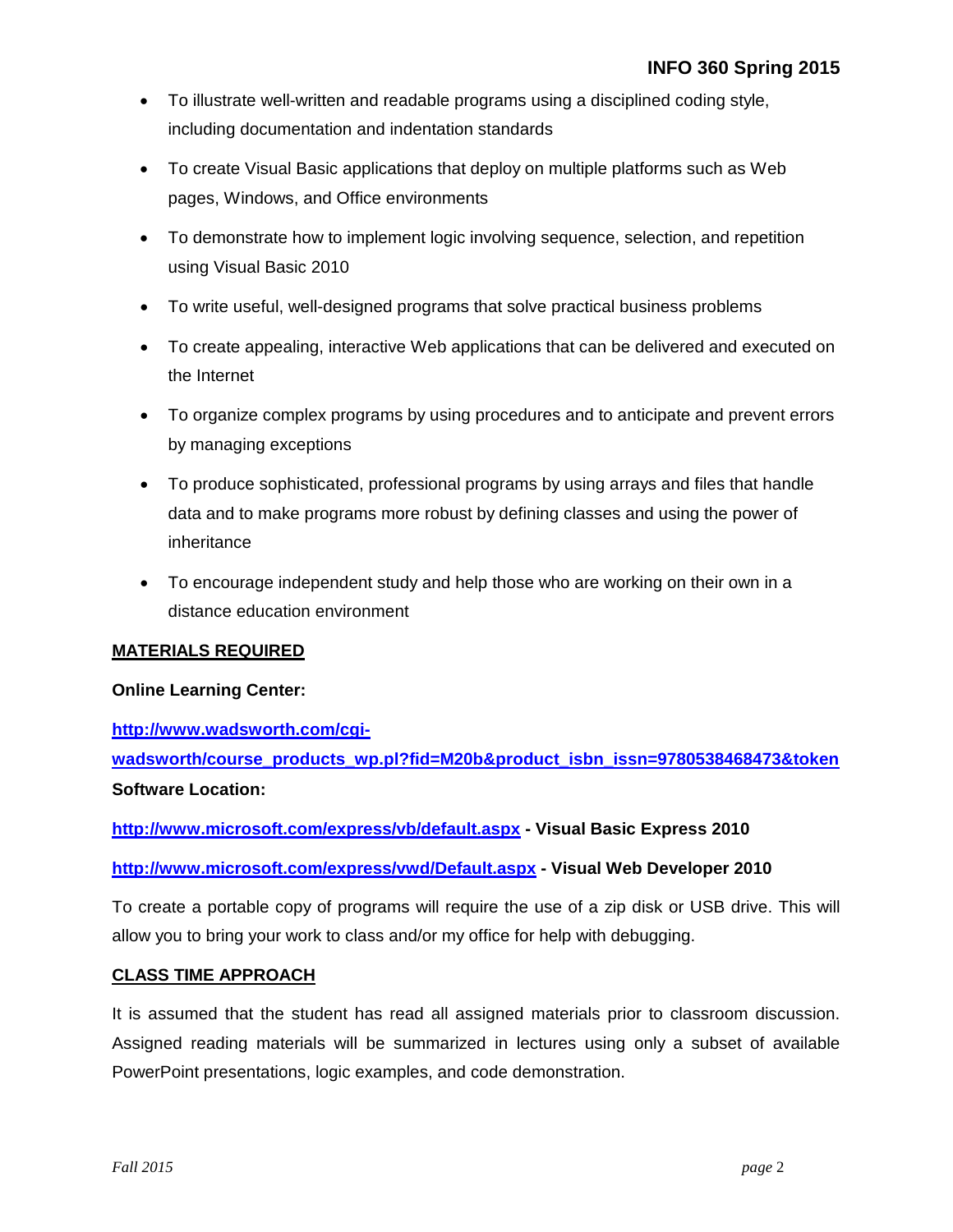The course uses a combination of lecture/demonstration and *active learning* applications. Classes will meet in the lab and where appropriate class time will be available for building assigned applications. Class lab opportunities will not be sufficient for completing course assignments. Therefore, students should expect to spend approximately 3 hours per week outside of class preparing lab assignments.

### **CLASS POLICIES**

- 1. You are expected to attend each class meeting.
- 2. Late assignments cause problems for the student and the instructor. Students working on old assignments are not focusing on the new material being presented. As assignments are graded at one time, late assignments may not be scored consistently. Assignments will be accepted for full credit with a grace period of 1 day from the due date. After the grace period, a penalty of 20 points will be assessed for late assignments. Assignments turned in on time, but incomplete, should demonstrate an effort on the part of the student to accomplish the task and will receive no worse than a grade of 50. Failure to turn in an assignment results in a zero (0).
- 3. Students are expected to keep track of their own exam scores and class standing. You may want to use the computer for this application. The instructor will not provide this information prior to final exams.

#### **ACADEMIC HONESTY**

"All work submitted for academic evaluation must be the student's own. Certainly, the activities of other scholars will influence all students. However, the direct and unattributed use of another's efforts is prohibited as is the use of any work untruthfully submitted as one's own." The penalty for violation of this policy will be a zero for that assignment if it is a first offense. Subsequent violation will result in an *F for the course* and a letter to the Dean.

You are encouraged to work together on the logic of a program but you must do the actual programming yourself.

#### **EVALUATION**

| Exams                | 3 | 35%  |
|----------------------|---|------|
| Programs             | 9 | 30%  |
| <b>Final Project</b> | 1 | 15%  |
| <b>Final Exam</b>    | 1 | 20%  |
| Total                |   | 100% |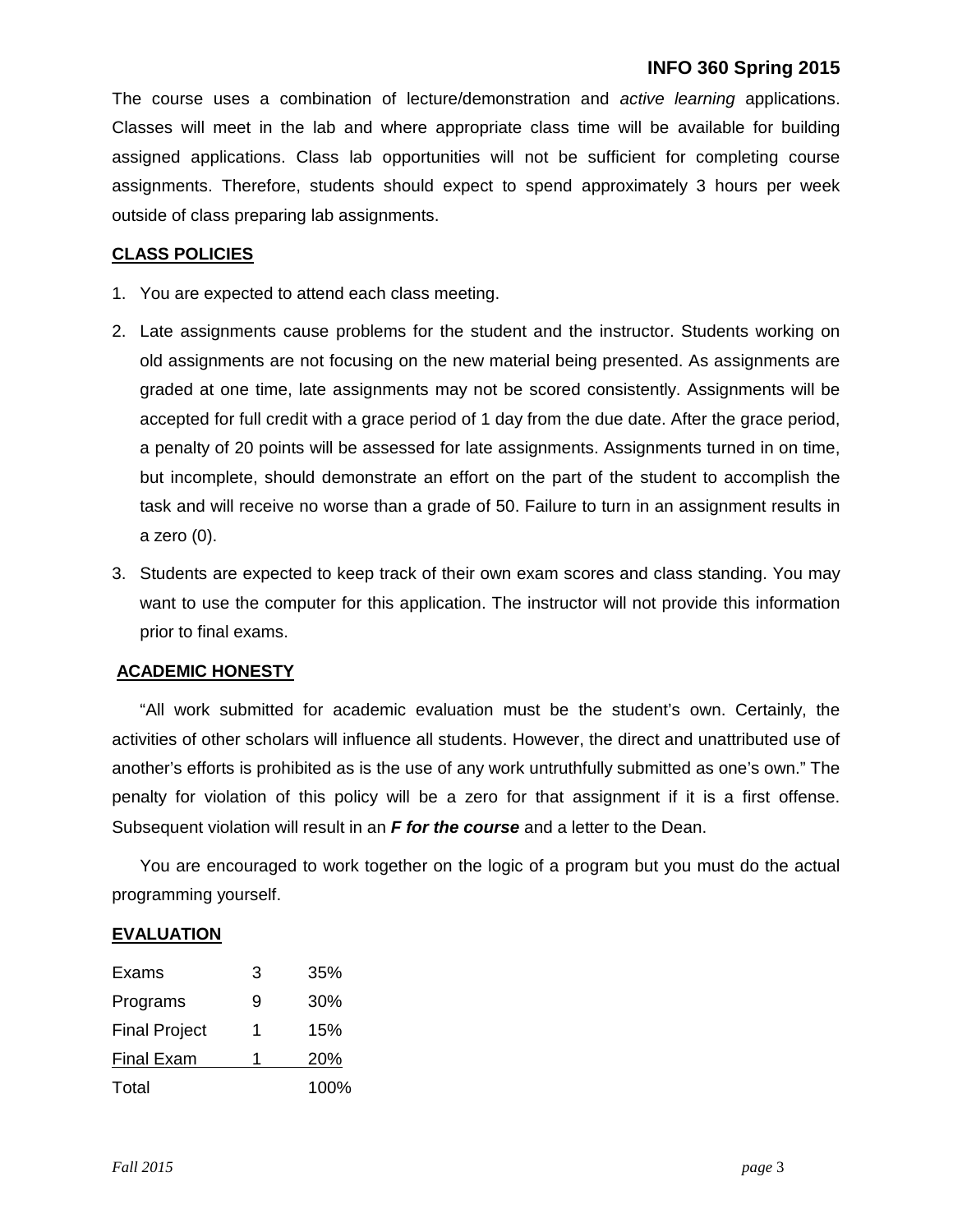### **Teaching Methods:**

- 1. Lectures: Important material from the text and outside sources will be covered in class. Students should plan to take careful notes as not all material can be found in the texts or readings. Discussion is encouraged as is student-procured outside material relevant to topics being covered.
- 2. Assignments: End of chapter activities and online activities will be assigned weekly to reinforce material in the text.
- 3. Exams: Three exams will be given. The exams will be open book/notes and will test assigned readings and material discussed in class. Review sheets will be provided prior to the exam day.
- 4. The final exam/project will be comprehensive in nature. However, the instructor reserves the right to retest on material that was not appropriately comprehended. These items will be noted on exam review sheets.

### **Assignments**

| 01/15/2015    | Syllabus/Course Introduction                              |
|---------------|-----------------------------------------------------------|
| 01/22/2015    | Chapter 1 - Introduction to Visual Basic 2010 Programming |
|               | No assignment this week $-$ just review chapter           |
| 01/29/15      | Chapter 2 - Program and Graphical User Interface Design   |
|               | Case Programming Assignment- pg 99                        |
| 02/05/2015    | Chapter 3 – Program Design and Coding                     |
|               | Case Programming Assignment – pg 183                      |
| 02/12/2015    | Chapter 4 – Variables and Arithmetic Operations           |
|               | Case Programming Assignment -pg 279                       |
|               | Exam #1 Chapters 1-4                                      |
| 02/19/2015    | Chapter 5 - Decision Structures                           |
|               | Case Programming Assignment – pg 364                      |
| 02/26/2015    | Chapter 6 - Loop Structure                                |
|               | Case Programming Assignment – pg 462                      |
| 03/02-06/2015 | <b>SPRING BREAK</b>                                       |
| 03/12/2015    | Chapter 7 – Creating Web Applications                     |
|               | Case Programming Assignment – pg 539                      |
| 03/19/2015    | Chapter 8 – Using Procedures and Exception Handling       |